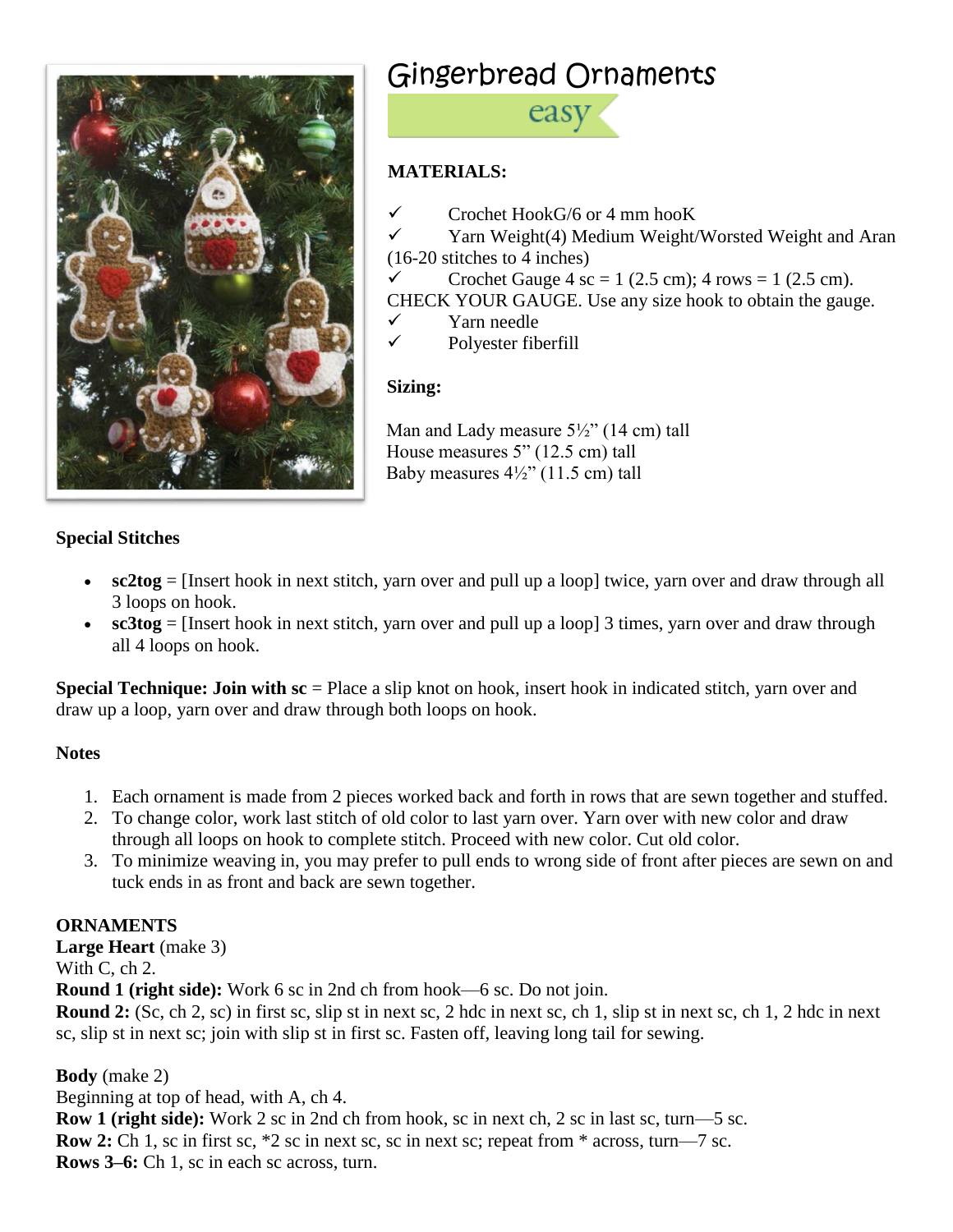**Row 7:** Ch 1, sc2tog, sc3tog, sc2tog, turn— 3 sc.

**Row 8:** Ch 6, sc in 2nd ch from hook and in next 4 ch, sc in next sc, 2 sc in next sc, sc in last sc, turn—9 sc. **Row 9:** Ch 6, sc in 2nd ch from hook and in next 4 ch, sc in each sc across, turn—14 sc.

**Row 10:** Ch 1, sc2tog, sc in next 10 sc, sc2tog, turn—12 sc.

**Row 11:** Ch 1, sc in first 10 sc; leave remaining sts unworked, turn—10 sc.

**Row 12:** Ch 1, sc in first 8 sc; leave remaining sts unworked, turn—8 sc.

**Rows 13 and 14:** Ch 1, sc in each sc across, turn.

## **First Leg**

**Row 1 (right side):** Ch 1, sc in first 2 sc, sc2tog; leave remaining sts unworked, turn—3 sc.

**Rows 2 and 3:** Ch 1, sc in each sc across, turn.

**Row 4:** Ch 1, sc in first 2 sc, 2 sc in last sc, turn—4 sc.

**Row 5:** Ch 1, 2 sc in first sc, sc in last 3 sc, turn—5 sc.

**Row 6**: Ch 1, sc in each sc across. Fasten off.

## **2nd Leg**

**Row 1 (right side):** With right side facing, join A with sc in first unworked sc of Row 14, sc in next 2 sc; leave remaining sts unworked, turn—3 sc.

**Rows 2 and 3:** Ch 1, sc in each sc across, turn.

**Row 4:** Ch 1, 2 sc in first sc, sc in last 2 sc, turn—4 sc.

**Row 5:** Ch 1, sc in first 3 sc, 2 sc in last sc, turn—5 sc.

**Round 6:** Ch 1, sc in each sc across; working across ends of rows, in sts, and in opposite side of foundation ch, sc evenly spaced around working 2 sc as needed in rows at curved edges; join with slip st in first sc. Fasten off, leaving long tail on one piece for sewing.

## **FINISHING MAN**

- 1. Select one piece as front. Leave remaining piece unworked.
	- 1. **Edging Round (right side):** With right side facing and working in front loops only, join A with sc in any sc, sc in each sc around; join with slip st in first sc.
- 2. With B, embroider French knot eyes and 3 French knots across each arm and leg. Using photograph as a guide, embroider small straight stitches under eyes for smiling mouth.
- 3. Sew large heart on front.
- 4. Working through unworked back loops of Edging Round and both loops of back, sew front and back together, tucking in ends and stuffing lightly as you go.
- 5. Hanging Loop Join B with slip st to center of top of head, ch 15, slip st in same st as joining st. Fasten off.

Weave in ends.

## **LADY**

**Body** (make 2) Work same as man.

## **Bib Apron Bib** With B, ch 5. **Row 1 (right side):** Ch 1, sc in 2nd ch from hook and each ch across, turn—4 sc. **Rows 2–4:** Ch 1, sc in each sc across, turn. **Row 5:** Ch 1, sc in each sc across. Do not turn.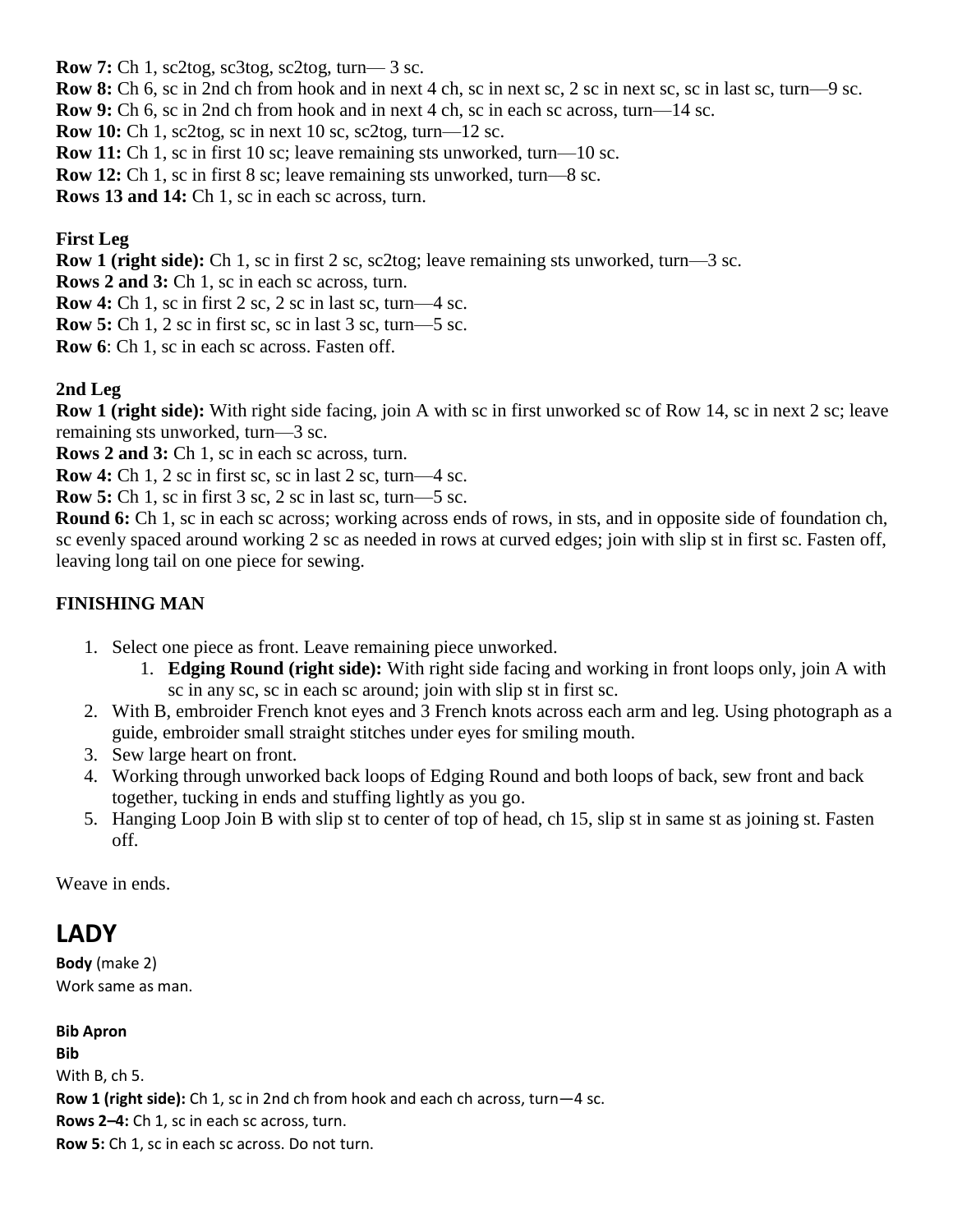#### **Apron**

**Row 1 (right side):** Ch 1, work 5 sc evenly spaced across ends of rows, turn—5 sc. **Rows 2 and 3:** Ch 1, 2 sc in each sc across, turn—20 sc. **Rows 4–6:** Ch 1, sc in each sc across, turn. Fasten off, leaving a long tail for sewing.

#### **FINISHING LADY**

Work Steps 1 and 2 of Finishing Man instructions. Sew large heart on apron. Sew apron to front of lady. Work Steps 4 and 5 of Finishing Man instructions. Weave in ends.

## **BABY**

**Body** (make 2) Beginning at top of head, with A, ch 4. **Row 1 (right side):** Work 2 sc in 2nd ch from hook and each ch across, turn—6 sc. **Rows 2–5:** Ch 1, sc in each sc across, turn. **Row 6:** Ch 1, [sc2tog] 3 times, turn—3 sc. **Row 7:** Ch 5, sc in 2nd ch from hook and in next 3 ch, sc in next sc, 2 sc in next sc, sc in next sc, turn—8 sc. **Row 8:** Ch 5, sc in 2nd ch from hook and in next 3 ch, sc in each sc across, turn—12 sc. **Row 9:** Ch 1, sc2tog, sc in last 10 sc, turn— 11 sc. **Row 10:** Ch 1, sc2tog, sc in next 7 sc; leaveremaining sts unworked, turn—8 sc. **Row 11:** Ch 1, sc in first 6 sc; leave remaining sts unworked, turn—6 sc.

**First Leg**

**Row 1 (wrong side):** Ch 1, sc in first 3 sc; leave remaining sts unworked, turn—3 sc.

**Row 2:** Ch 1, sc in each sc across, turn.

**Row 3:** Ch 1, 2 sc in first sc, sc in next 2 sc, turn—4 sc.

**Row 3:** Ch 1, sc in each sc across. Fasten off.

**2nd Leg**

**Row 1 (wrong side):** With wrong side facing, join A with sc in first unworked sc of Row 11, sc in next 2 sc, turn— $\overline{3}$  sc.

**Row 2:** Ch 1, sc in each sc across, turn.

**Row 3:** Ch 1, sc in first 2 sc, 2 sc in last sc, turn—4 sc.

**Row 4:** Ch 1, sc in each sc across.

**Round 5:** Work same as Round 6 of man.

## **Bib**

With B, ch 2.

**Row 1 (right side):** Work 4 sc in 2nd ch from hook, turn.

**Row 2:** Ch 1, sc in first sc, 2 sc in next 2 sc, sc in last sc, turn—6 sc.

**Row 3:** Ch 1, sc in first sc, \*2 sc in next sc, sc in next 2 sc; repeat from \* across, turn—8 sc.

**Row 4:** Ch 1, sc in each sc across, turn.

**Row 5:** Ch 1, sc in next sc, sc2tog, sc in next 2 sc, sc2tog, sc in last sc, turn—6 sc.

**Row 6**: Ch 1, sc in next sc, [sc2tog] twice, sc in last sc. Fasten off, leaving a long tail for sewing.

## **FINISHING BABY**

Work Steps 1 and 2 of Finishing Man instructions.

Using photo as a guide and with 2 strands of C held together, embroider heart on bib with 2 lazy daisy stitches.